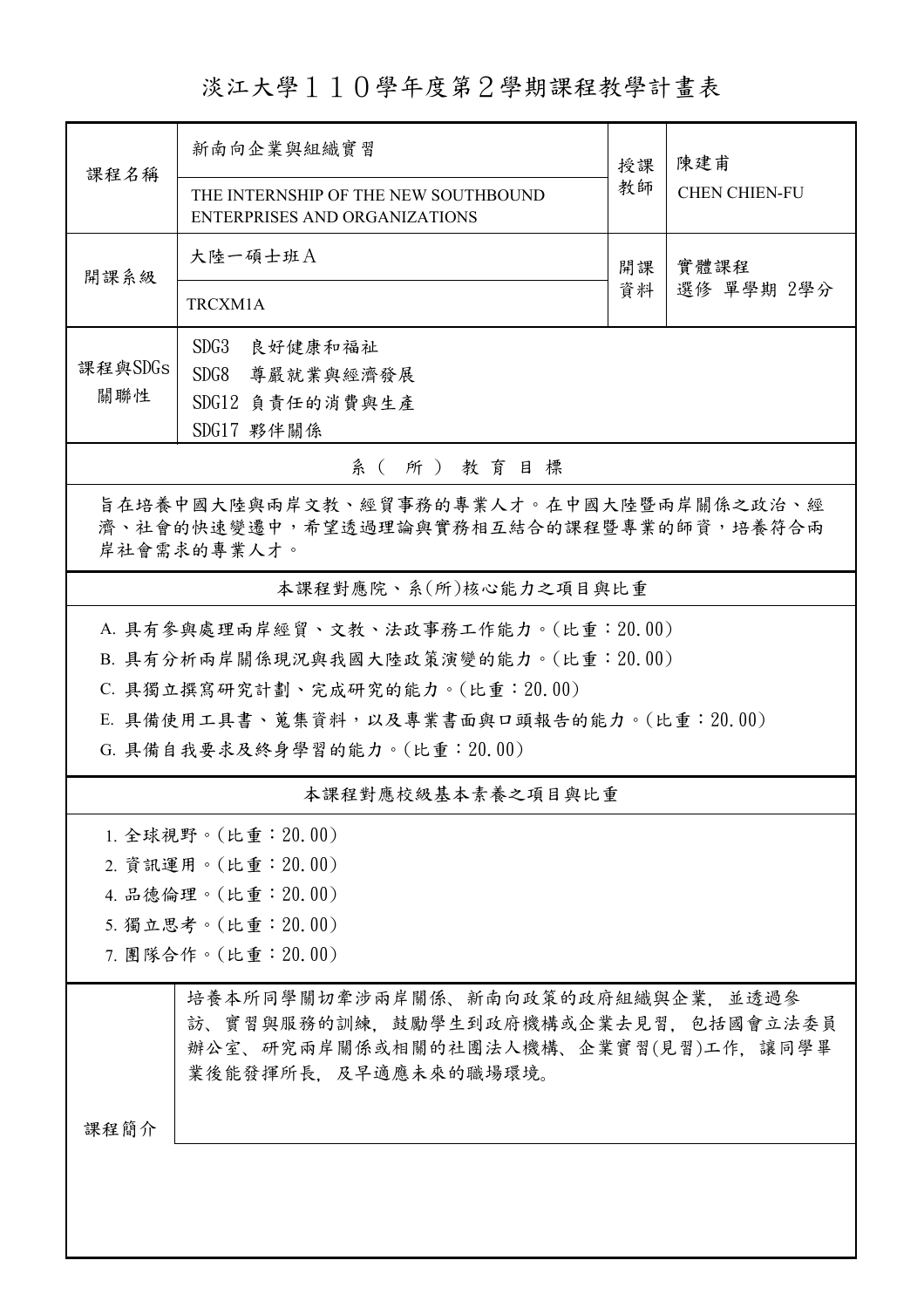|                                                                         | Cultivate our students to care about government organizations and<br>enterprises involved in cross-strait relations and the New Southbound<br>Policy, and through visits, internships and service training, encourage<br>students to go to government agencies or enterprises for internships.<br>including the Office of the Legislative Councillor of Congress, research on<br>cross-strait relations or Internships (apprenticeships) in relevant corporate<br>legal entities and companies enable students to develop their strengths after<br>graduation and adapt to the future workplace environment as soon as<br>possible. |                                                                                             |            |                                                                                                                                                                                                                                                                                                                                                                                             |                                     |  |  |  |
|-------------------------------------------------------------------------|-------------------------------------------------------------------------------------------------------------------------------------------------------------------------------------------------------------------------------------------------------------------------------------------------------------------------------------------------------------------------------------------------------------------------------------------------------------------------------------------------------------------------------------------------------------------------------------------------------------------------------------|---------------------------------------------------------------------------------------------|------------|---------------------------------------------------------------------------------------------------------------------------------------------------------------------------------------------------------------------------------------------------------------------------------------------------------------------------------------------------------------------------------------------|-------------------------------------|--|--|--|
|                                                                         | 本課程教學目標與認知、情意、技能目標之對應                                                                                                                                                                                                                                                                                                                                                                                                                                                                                                                                                                                                               |                                                                                             |            |                                                                                                                                                                                                                                                                                                                                                                                             |                                     |  |  |  |
| 將課程教學目標分別對應「認知(Cognitive)」、「情意(Affective)」與「技能(Psychomotor)」<br>的各目標類型。 |                                                                                                                                                                                                                                                                                                                                                                                                                                                                                                                                                                                                                                     |                                                                                             |            |                                                                                                                                                                                                                                                                                                                                                                                             |                                     |  |  |  |
|                                                                         | 一、認知(Cognitive):著重在該科目的事實、概念、程序、後設認知等各類知識之學習。<br>二、情意(Affective):著重在該科目的興趣、倫理、態度、信念、價值觀等之學習。<br>三、技能(Psychomotor):著重在該科目的肢體動作或技術操作之學習。                                                                                                                                                                                                                                                                                                                                                                                                                                                                                              |                                                                                             |            |                                                                                                                                                                                                                                                                                                                                                                                             |                                     |  |  |  |
| 序<br>號                                                                  |                                                                                                                                                                                                                                                                                                                                                                                                                                                                                                                                                                                                                                     | 教學目標(中文)                                                                                    |            | 教學目標(英文)                                                                                                                                                                                                                                                                                                                                                                                    |                                     |  |  |  |
|                                                                         | 任職的機會。                                                                                                                                                                                                                                                                                                                                                                                                                                                                                                                                                                                                                              | 本課程希望結合非政府組織的理論<br>與實務,讓中國大陸研究所同學能<br>發揮兩岸關係研究之所長,提升畢<br>業後進入兩岸關係之政策研發或事<br>務性活動之政府機構或非政府組織 |            | This course aims to combine the theory and practice<br>of NGOs to enable Mainland China Institute students<br>to develop the strengths of cross-strait relations<br>research and to enhance the opportunities for<br>government agencies or non-governmental<br>organizations to enter the policy development or<br>transactional activities of cross-strait relations after<br>graduation. |                                     |  |  |  |
|                                                                         | 教學目標之目標類型、核心能力、基本素養教學方法與評量方式                                                                                                                                                                                                                                                                                                                                                                                                                                                                                                                                                                                                        |                                                                                             |            |                                                                                                                                                                                                                                                                                                                                                                                             |                                     |  |  |  |
| 序<br>號                                                                  | 目標類型                                                                                                                                                                                                                                                                                                                                                                                                                                                                                                                                                                                                                                | 院、系(所)<br>核心能力                                                                              | 校級<br>基本素養 | 教學方法                                                                                                                                                                                                                                                                                                                                                                                        | 評量方式                                |  |  |  |
| 1                                                                       | 認知                                                                                                                                                                                                                                                                                                                                                                                                                                                                                                                                                                                                                                  | <b>ABCEG</b>                                                                                | 12457      | 講述、討論、發表                                                                                                                                                                                                                                                                                                                                                                                    | 作業、討論(含課<br>堂、線上)、實作、報<br>告(含口頭、書面) |  |  |  |
|                                                                         |                                                                                                                                                                                                                                                                                                                                                                                                                                                                                                                                                                                                                                     |                                                                                             |            | 授課進度表                                                                                                                                                                                                                                                                                                                                                                                       |                                     |  |  |  |
| 週次                                                                      | 日期起訖                                                                                                                                                                                                                                                                                                                                                                                                                                                                                                                                                                                                                                | 內 容 (Subject/Topics)                                                                        |            | 備註                                                                                                                                                                                                                                                                                                                                                                                          |                                     |  |  |  |
|                                                                         | $111/02/21$ ~<br>111/02/25                                                                                                                                                                                                                                                                                                                                                                                                                                                                                                                                                                                                          | 課程介紹                                                                                        |            |                                                                                                                                                                                                                                                                                                                                                                                             |                                     |  |  |  |
| $\overline{c}$                                                          | $111/02/28$ ~<br>111/03/04                                                                                                                                                                                                                                                                                                                                                                                                                                                                                                                                                                                                          | 我的新南向企業與民間組織實習計畫(履歷表)                                                                       |            |                                                                                                                                                                                                                                                                                                                                                                                             |                                     |  |  |  |
|                                                                         | $111/03/07$ ~<br>111/03/11                                                                                                                                                                                                                                                                                                                                                                                                                                                                                                                                                                                                          | 聯繫拜會立法院經濟委員會賴瑞隆委員辦公室田飛生主<br>任暨立委助理工會理事長+台耘工業+校友服務處+中華<br>經濟研究院                              |            |                                                                                                                                                                                                                                                                                                                                                                                             |                                     |  |  |  |
| 4                                                                       | $111/03/14$ ~<br>111/03/18                                                                                                                                                                                                                                                                                                                                                                                                                                                                                                                                                                                                          | 專業服務實習-(一)                                                                                  |            |                                                                                                                                                                                                                                                                                                                                                                                             |                                     |  |  |  |
| 5                                                                       | $111/03/21$ ~<br>111/03/25                                                                                                                                                                                                                                                                                                                                                                                                                                                                                                                                                                                                          | 專業服務實習-(二)                                                                                  |            |                                                                                                                                                                                                                                                                                                                                                                                             |                                     |  |  |  |
|                                                                         |                                                                                                                                                                                                                                                                                                                                                                                                                                                                                                                                                                                                                                     |                                                                                             |            |                                                                                                                                                                                                                                                                                                                                                                                             |                                     |  |  |  |